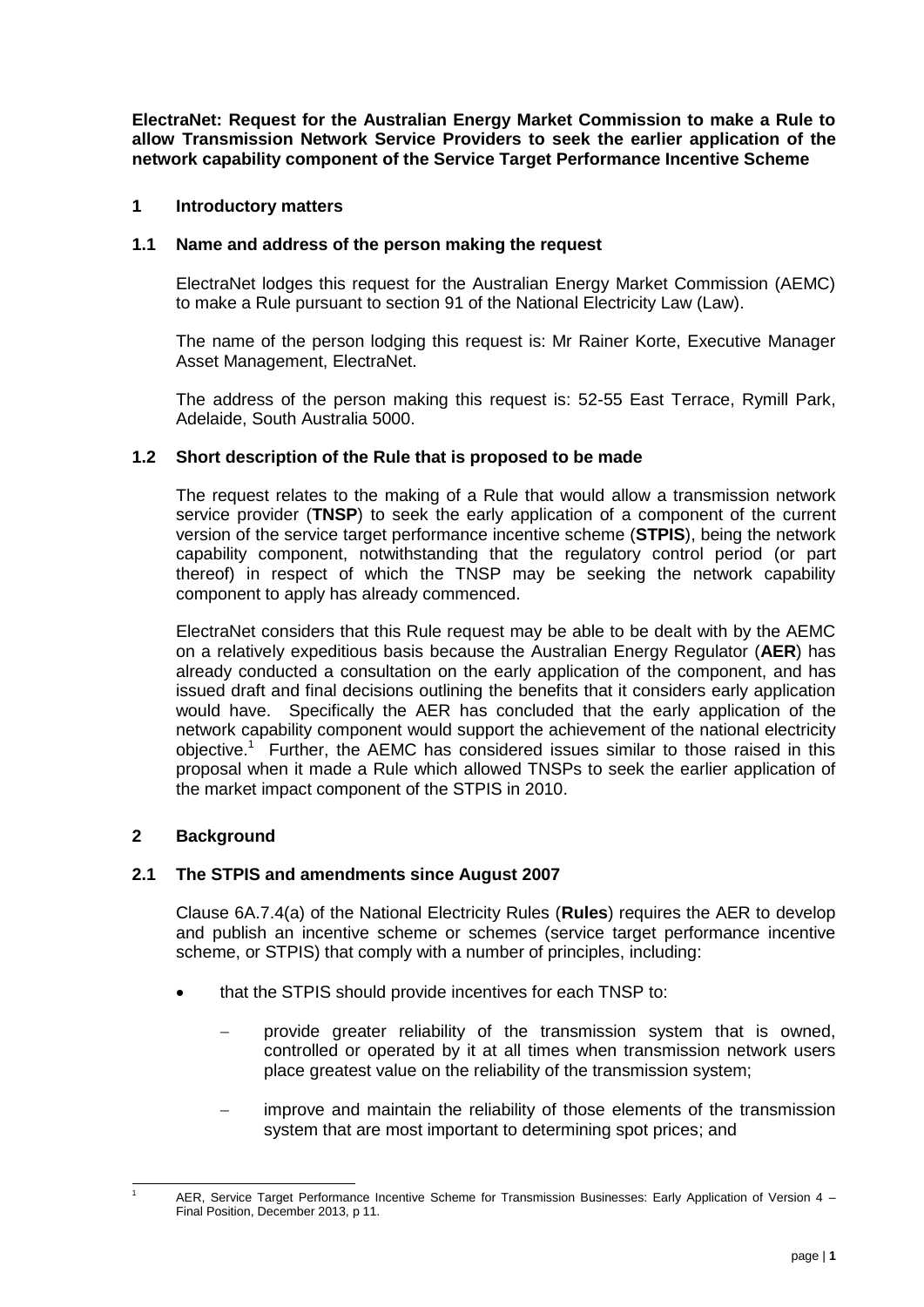that the STPIS should result in a potential adjustment to the revenue that the TNSP may earn, from the provision of prescribed transmission services, in each regulatory year in respect of which the STPIS applies.<sup>2</sup>

The AER made the first STPIS pursuant to clause 6A.7.4 in August 2007. This STPIS had only one component to it, being a service component relating to:

- transmission circuit availability;
- loss of supply event frequency; and
- average outage duration.<sup>3</sup>

The STPIS was amended in March 2008, March 2011 and, most recently, in December 2012.

The March 2008 amendment introduced a new element to the STPIS, being the market impact component, which provides an incentive for TNSPs to minimise the market impact of outages.<sup>4</sup> Therefore, following the March 2008 amendment, the STPIS had two components, being the service component and the market impact component.

Following the introduction of the market impact component in the STPIS, a Rule change request was made to the AEMC to allow TNSPs to apply for the implementation of the market impact component in circumstances where they were part-way through their regulatory control period. The AEMC responded to the request by making a preferable Rule which allowed TNSPs the opportunity to apply for the early implementation of the market impact component of the STPIS.<sup>5</sup> A specific Rule was required to be made in order to permit the implementation of the market impact component of the STPIS because the Rules, at that time, contained a clause which in effect operated to prevent the application of any revision of the STPIS to be made within 15 months of the commencement of a regulatory period. Up until 28 November 2012, clause 6A.7.4(f) of the Rules provided:

The *AER* may, from time to time and in accordance with the *transmission consultation procedures*, amend or replace any scheme that is developed and published under this clause, except that no such amendment or replacement may change the application of the scheme to a *Transmission Network Service Provider* in respect of a *regulatory control period* that has commenced before, or that will commence within 15 months of, the amendment or replacement coming into operation.<sup>6</sup>

Following the making of Rules that commenced on 29 November 2012 relating to the economic regulation of network service providers, clause (f) was deleted from clause 6A.7.4.<sup>7</sup>

The March 2011 amendment to the STPIS primarily amended parameters and definitions specifically applicable to Powerlink.<sup>8</sup>

 $\mathcal{L}$ Clause  $6A.7.4(b)(1)$  and  $(2)$ .

<sup>3</sup> AER, Service Target Performance Incentive Scheme: Electricity Transmission Network Service Providers – Final, August 2007 (version 1), p 3.

<sup>4</sup> AER, Service Target Performance Incentive Scheme (Incorporating Incentives based on the Market Impact of Transmission Congestion): Electricity Transmission Network Service Providers, March 2008, p 2.

<sup>5</sup> AEMC, National Electricity Amendment (Early Implementation of Market Impact Parameters) Rule 2010: Rule Determination, 11 March 2010.

<sup>6</sup> Version 52 of the Rules.

<sup>7</sup> National Electricity Amendment (Economic Regulation of Network Service Providers) Rule 2012, No. 9, Schedule 2, [51].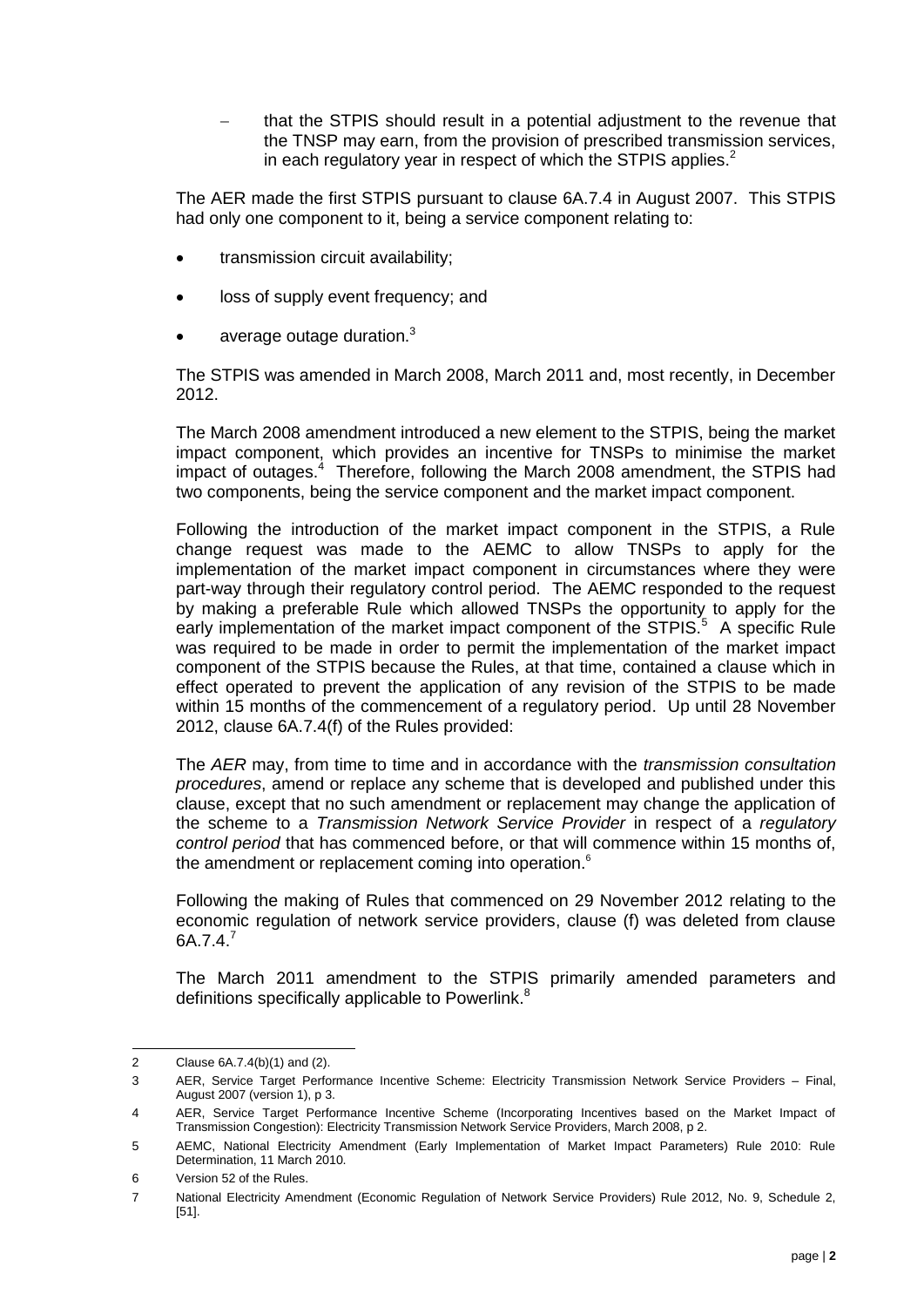The amendments to the STPIS made in December 2012 added a third component to the STPIS, being the network capability component, together with amendments to the existing service and market impact components. This version of the STPIS as amended in December 2012 is version 4. Details on the network capability component of the STPIS are set out in the next section.

As noted above, this Rule proposal relates only to the early application of the network capability component of the STPIS.

## **2.2 The network capability component of the STPIS**

The network capability component of the STPIS provides an incentive of 1.5 per cent of maximum allowed revenue subject to completion of projects that improve the capability of the transmission network at times most needed.<sup>9</sup> The explanatory material accompanying the amendment to the STPIS described the network capability component as being designed to influence a TNSP's operation and management of its network assets to develop one-off projects that can be delivered through low cost operational and capital expenditure, up to a total of one per cent of the proposed maximum allowed revenue per year.<sup>10</sup>

The application of the STPIS to a TNSP requires the development by the TNSP of a Network Capability Incentive Parameter Action Plan (**NCIPAP**) which:

- identifies for every transmission circuit or injection point on the TNSP's transmission network, the reasons for the limit for each transmission circuit or injection point; and
- proposes the priority projects (being a project that is likely to result in a material benefit to customers or wholesale market outcomes<sup>11</sup>) to be undertaken in the regulatory control period to improve the limit of the transmission circuits and injection points through operational and / or minor capital expenditure projects and sets out:
- the total operational and capital cost of each priority project,
- the proposed value of the priority project improvement target in the limit for each priority project;
- the current value of the limit for the transmission circuits and / or injection points which the priority project improvement target is seeking to improve; and
- the ranking of the priority projects in descending order based on the likely benefit of the priority project on customers or wholesale market outcomes.
- The average total expenditure of the priority projects outlined in each regulatory year must not be greater than one per cent of the TNSP's average maximum

 $\overline{a}$ <sup>8</sup> AER, Electricity Transmission Network Service Providers Service Target Performance Incentive Scheme: Final Decision, March 2011, p 3.

<sup>9</sup> AER, Electricity Transmission Network Service Providers Service Target Performance Incentive Scheme: Final, December 2012, pp 11 – 16.

<sup>10</sup> AER, Electricity Transmission Network Service Providers Service Target Performance Incentive Scheme: Final Decision, December 2012, p 5.

<sup>&</sup>lt;sup>11</sup> See definition of "priority project" in the Glossary: AER, Electricity Transmission Network Service Providers Service Target Performance Incentive Scheme: Final, December 2012, p 20.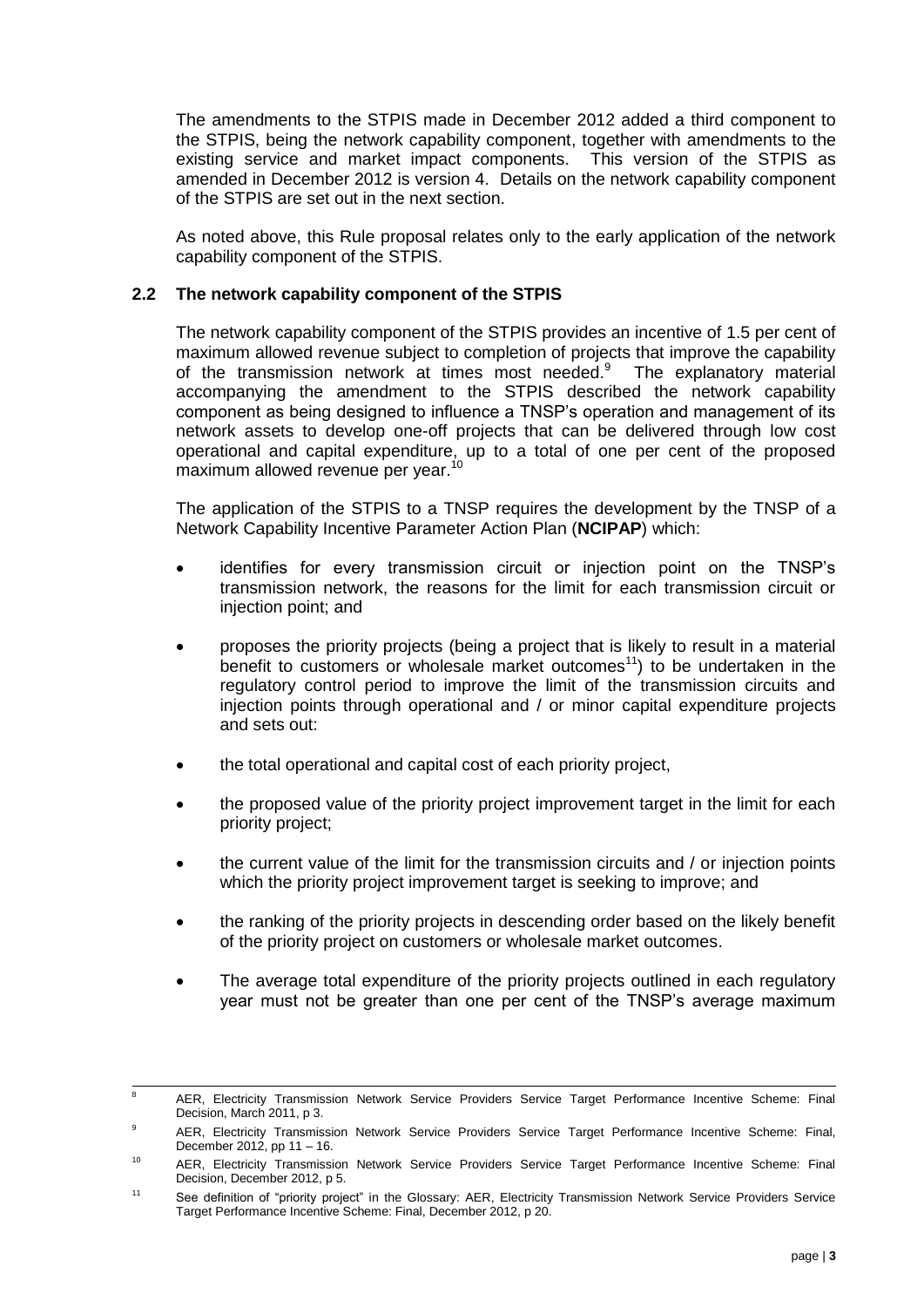allowed revenue proposed in its revenue proposal for the regulatory control period.<sup>12</sup>

The STPIS requires that the priority project improvement target must result in a material benefit.<sup>13</sup>

A TNSP is required to consult with the Australian Energy Market Operator (**AEMO**) prior to submitting the NCIPAP to the AER. This consultation is required to cover:

- whether there is potential for co-ordinated projects with other TNSPs;
- whether the proposed priority project improvement targets for its projects will result in a material benefit;
- which projects should be classified as priority projects based on their likely benefit to consumers or wholesale market outcomes; and
- the ranking of the priority projects.<sup>14</sup>

The STPIS requires that the cost of the proposed priority projects must not be included in:

- the total forecast operating expenditure proposed by the TNSP in its revenue proposal to meet the operating expenditure objectives under clause 6A.6.6 of the Rules; or
- in the total forecast capital expenditure proposed by the TNSP in its revenue proposal to meet the capital expenditure objectives under clause 6A.6.7 of the Rules.<sup>15</sup>

#### **2.3 AER's consideration of the early application of the network capability component of the STPIS**

It was ElectraNet's view that there was nothing in the Rules or the STPIS that would operate to prevent the application of the network capability component specifically to ElectraNet in respect of the last four years of the current regulatory control period.

To this end, in March 2013, ElectraNet notified the AER that, consistent with the position it had set out in its revised Revenue Proposal, ElectraNet proposed to lodge an application with the AER for participation in the network capability component of the STPIS from 1 July 2014, so that it would apply for years 2 to 5 of the 2013-2018 regulatory control period. On 29 May 2013, ElectraNet wrote to the AER to confirm the basis on which the network capability component of the STPIS may be applied to ElectraNet during the regulatory control period applying to ElectraNet, being 1 July 2013 to 30 June 2018.

In August 2013, the AER published a draft decision on the early application of version 4 of the STPIS to a number of TNSPs, including ElectraNet (Draft Decision).<sup>16</sup> The

 $\overline{12}$ <sup>12</sup> AER, Electricity Transmission Network Service Providers Service Target Performance Incentive Scheme: Final, December 2012, p 11, clause 5.2(b).

<sup>&</sup>lt;sup>13</sup> AER, Electricity Transmission Network Service Providers Service Target Performance Incentive Scheme: Final, December 2012, p 11, clause 5.2(c).

<sup>14</sup> AER, Electricity Transmission Network Service Providers Service Target Performance Incentive Scheme: Final, December 2012, p 12, clause 5.2(h).

<sup>15</sup> AER, Electricity Transmission Network Service Providers Service Target Performance Incentive Scheme: Final, December 2012, p 13, clause 5.2(q).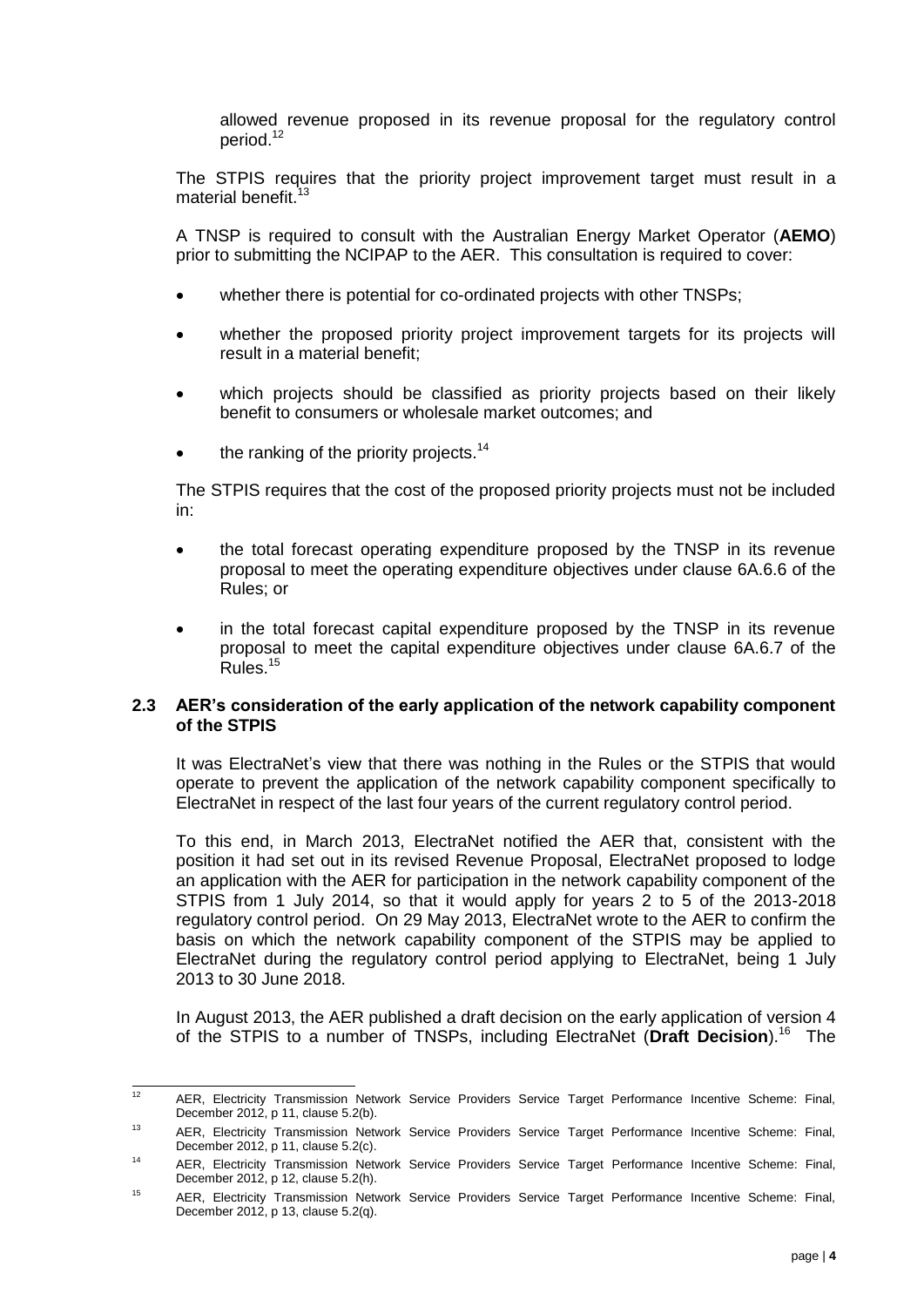AER's Draft Decision was that TNSPs would be allowed to opt-in to the network capability component of the STPIS in the current regulatory control period, with effect from 1 July 2014.<sup>17</sup>

The AER sought submissions from interested parties on the Draft Decision. The submissions made to the Draft Decision did not raise any issue or concern with the application of the network capability component to ElectraNet from 1 July 2014. AEMO made a submission which noted that projects that ElectraNet might undertake pursuant to the network capability component should be projects over and above those that a prudent TNSP would carry out during the ordinary course of managing their network and that AEMO would need to work closely with ElectraNet in terms of assessing the proposed projects.<sup>18</sup>

Despite the Draft Decision that the Rules permitted the early application of the network capability component to TNSPs, the AER's final position on the application of version 4 of the STPIS is that the Rules operate to prohibit the AER from applying the network capability component of the STPIS to TNSPs where the relevant regulatory control periods for those TNSPs have already commenced.<sup>19</sup> In its final position paper the AER concluded that the Rules only permit the AER to apply a revised STPIS to a TNSP as part of a revenue determination process, as the AER's decision on the values of the STPIS parameters proposed in the Revenue Proposal or revised Revenue Proposal forms part of the TNSPs' revenue determination for the regulatory control period. 20

Although ElectraNet considers that the Rules do permit the application of the network capability component to ElectraNet from 1 July 2014, ElectraNet also recognises that alternative views may be taken on the issue. Therefore, ElectraNet requests that the AEMC make a Rule which explicitly allows TNSPs to seek early application of the network capability component of the STPIS to remove any ambiguity over this ability under the Rules.

### **3 Statement of the nature and scope of the issue that is proposed to be addressed and an explanation of how the proposed Rule would address the issue**

The nature of the issue that is proposed to be addressed by the proposed Rule is to permit TNSPs to seek application of the network capability component of version 4 of the STPIS earlier than would otherwise be permitted as a result of the application of clause 6A.7.4(f) of the Rules (prior to its removal from the Rules in November 2012) and / or because the regulatory control period in respect of which a TNSP is seeking the network capability component to apply has already commenced.

The scope of the issue that is proposed to be addressed is very narrow. The proposed Rule is confined to permitting TNSPs to seek early application of the network capability component of the STPIS.

ElectraNet has not sought a Rule that would provide generally for the early application of components of a revised STPIS. ElectraNet considers that such issues are

 $16$ <sup>16</sup> AER, Service Target Performance Incentive Scheme for TNSPs – Early Application of Version 4: Draft Decision, August 2013.

<sup>&</sup>lt;sup>17</sup> AER, Service Target Performance Incentive Scheme for TNSPs – Early Application of Version 4: Draft Decision, August 2013, p 4.

<sup>&</sup>lt;sup>18</sup> Letter from AEMO (David Swift, Executive General Manager, Corporate Development) to AER (Tom Leuner, General Manager, Wholesale Markets Branch), 30 September 2013.

<sup>&</sup>lt;sup>19</sup> AER, Service Target Performance Incentive Scheme for Transmission Businesses: Early Application of Version 4 – Final Position, December 2013, p 11.

<sup>&</sup>lt;sup>20</sup> AER, Service Target Performance Incentive Scheme for Transmission Businesses: Early Application of Version 4 – Final Position, December 2013, p 10.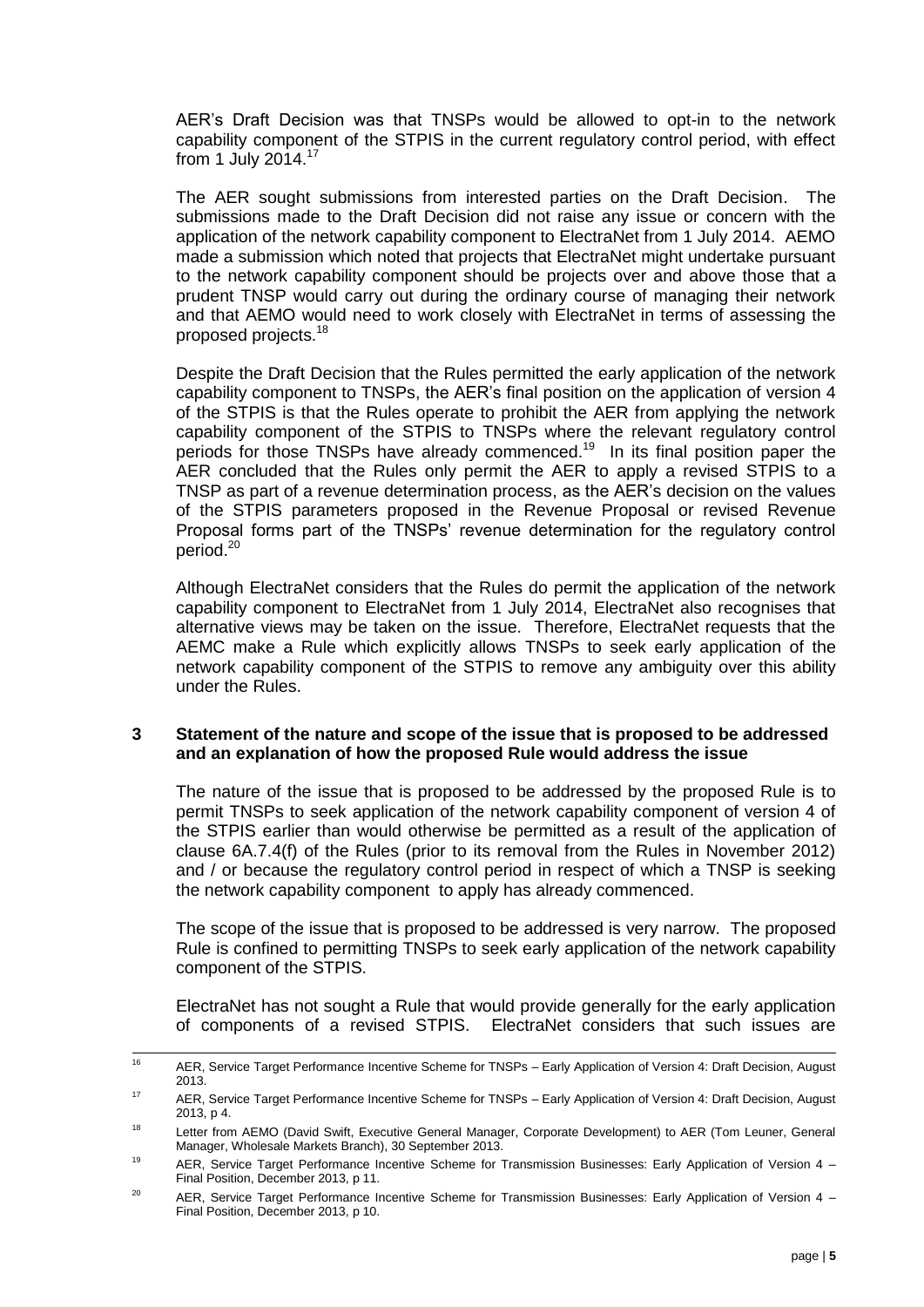appropriately dealt with on a case-by-case basis. This is consistent with the AEMC's position in its March 2010 determination on the Rule which dealt with the early application of the market impact component of the STPIS. $21$  There the AEMC noted that should TNSPs wish for a future change to the implemented early, a Rule change request may be raised which would allow for any potential impacts to be appropriately assessed at that time. $^{22}$  The AEMC noted that the Rule change process would ensure that any potential impacts would be appropriately assessed given that future changes could change existing obligations (as opposed to introducing a new provision).  $2^3$ 

ElectraNet also only seeks a Rule that applies to the network capability component of the STPIS and not the other revisions made in version 4 of the STPIS to the other two components, the service and market impact component, for the following reasons:

- the application of the revisions to the service and market impact components that were made in version 4 of the STPIS would require amendments to transmission determinations that have already been made as the values for these performance incentive scheme parameters are set out in final transmission determinations. ElectraNet considers that it would be inconsistent with regulatory certainty to revisit values that have been approved as part of a regulatory determination process; and
- the setting of revised targets, caps and collars to apply to the service component of the STPIS would require significant consideration by TNSPs, the AER and other stakeholders, which is best undertaken during the revenue determination process. 24

The making of the proposed Rule would not result in the re-opening of revenue determinations that have already been made. This includes because where the AER makes a final decision to permit the early application of the network capability component to a TNSP, the application of this component would not require any amendments to the contents of existing transmission determinations as such determinations do not include any parameters that are relevant to the component. $25$ Further, as the projects that would be approved by the AER to be undertaken pursuant to the network capability component could only be projects that do not already form part of approved forecast operating or capital expenditure, no adjustment is required to any approved forecast amounts in the AER's final transmission determination (including the AER's final decision on the maximum allowed revenue for the TNSP for each regulatory year of the regulatory control period).<sup>26</sup>

Specifically in ElectraNet's case, ElectraNet's Revenue Proposal of May 2012 included a number of projects which satisfy the AER's criteria of low cost operational / minor capital works to increase network capability. In its draft decision on ElectraNet's Revenue Proposal of November 2012, the AER proposed to disallow funding for these initiatives, noting the proposed introduction of the network capability component of the

 $21$ AEMC, National Electricity Amendment (Early Implementation of Market Impact Parameters) Rule 2010: Rule Determination, 11 March 2010, p i.

<sup>&</sup>lt;sup>22</sup> AEMC, National Electricity Amendment (Early Implementation of Market Impact Parameters) Rule 2010: Rule Determination, 11 March 2010, p 20.

<sup>&</sup>lt;sup>23</sup> AEMC, National Electricity Amendment (Early Implementation of Market Impact Parameters) Rule 2010: Rule Determination, 11 March 2010, p 20.

<sup>&</sup>lt;sup>24</sup> This was also the AER's view expressed in its Draft Decision on the application of the network capability component to ElectraNet from 1 July 2014: AER, *Service Target Performance Incentive Scheme for TNSPs – Early Application of Version 4: Draft Decision*, August 2013, p 26.

<sup>&</sup>lt;sup>25</sup> This can be contrasted to the other two components of the STPIS, being the service and market impact components. Transmission determinations contain specific parameters (targets, caps, collars and weightings) for these two parameters. See for example, AER, *ElectraNet Transmission Determination 2013-14 to 2017-18*, April 2013, pp 5-6.

<sup>&</sup>lt;sup>26</sup> See clause 5.2(q) of version 4 of the STPIS which provides that the cost of the proposed priority projects must not be included in the total forecast operating or capital expenditure proposed by the TNSP in its revenue proposal.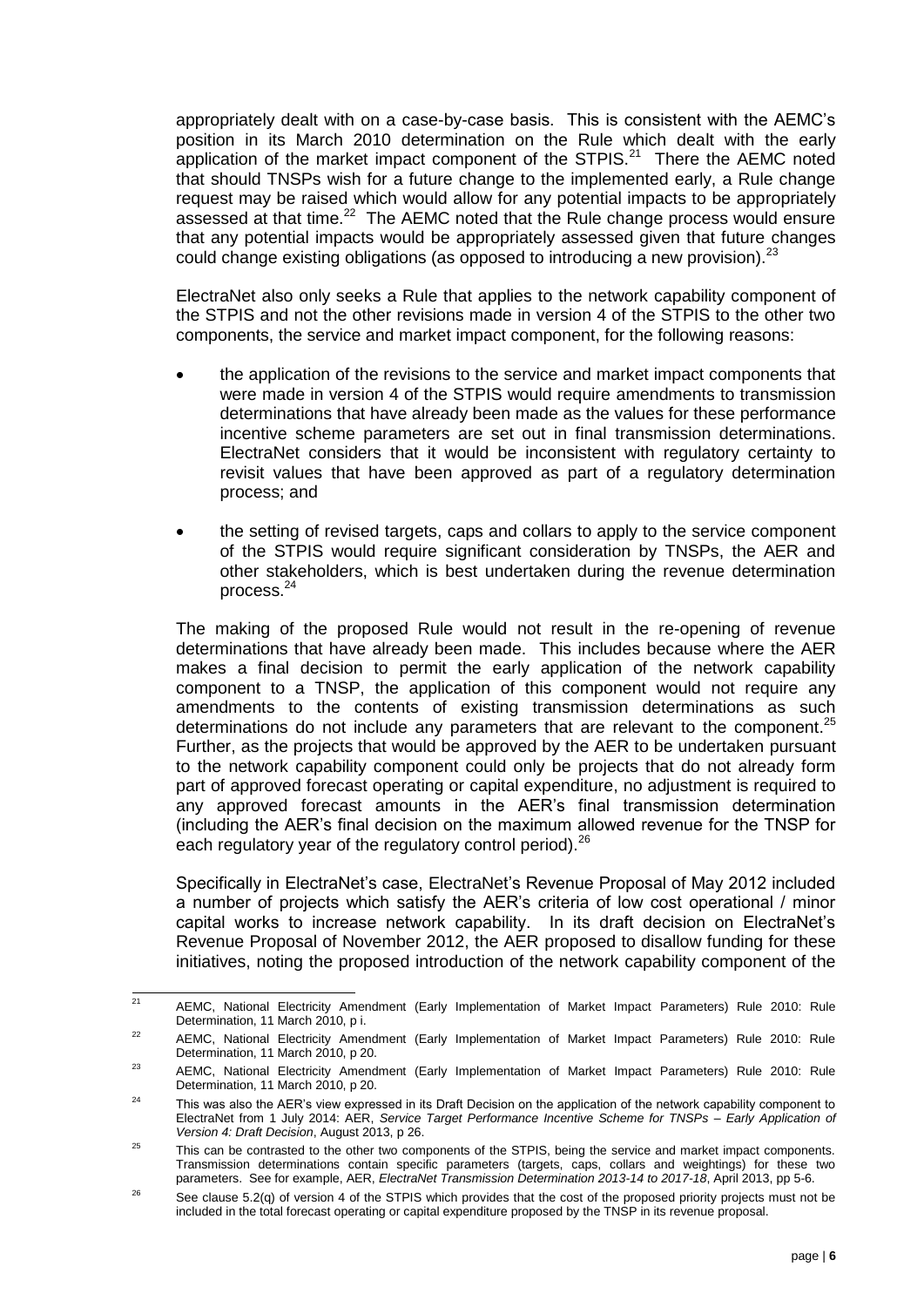STPIS.<sup>27</sup> Consequently, ElectraNet removed all such projects from the revised expenditure forecasts in its revised Revenue Proposal lodged in January 2013.<sup>28</sup>

The Rule, if made, would be a one-off change given that the network capability component is a new provision (as opposed to an existing provision being amended) and that the early implementation will be applied prospectively. That is, the ability for TNSPs to apply for the earlier implementation of the network capability component only applies to version 4 of the STPIS.

To allow the network capability component of the STPIS to be implemented earlier, an application and assessment process would need to be established to provide for TNSPs to make applications and to provide for the AER to undertake an assessment.

The proposed Rule, if made, would apply to all TNSPs. However, in effect, a limited number of TNSPs may seek the earlier application of the network capability component of the STPIS pursuant to the proposed Rule because:

- in the case of the Victorian TNSP (SP AusNet), its next regulatory period commences on 1 April 2014 and version 4 of the STPIS will apply to it during that regulatory period;
- in the case of the NSW and Tasmanian TNSPs (TransGrid and Transend), the AER has determined that the network capability component will apply to TransGrid and Transend from the commencement of the transitional year (1 July  $2014$ );<sup>29</sup>
- Murraylink, whose regulatory control period commenced, similarly to ElectraNet, on 1 July 2013, and Directlink, whose current regulatory control period will end on 30 June 2015, are not eligible to participate in the network capability component of the STPIS:<sup>30</sup> and
- the Queensland TNSP, Powerlink, is in the second year of its regulatory control period which commenced on 1 July 2013, and has submitted to the AER that the transmission determination made in respect of its current regulatory control period already includes expenditure allowances for a number of capital and operational projects which meet the AER's criteria of low cost operational/ minor capital works to increase network capability.<sup>31</sup>

### **4 Explanation of how the proposed Rule will or is likely to contribute to the achievement of the national electricity objective**

In making version 4 of the STPIS, the AER considered that it was appropriate to introduce a network capability incentive to promote efficient levels of network capability from existing assets when most needed. $32$  The AER considered that TNSPs are best

 $27$ <sup>27</sup> AER, ElectraNet Transmission Determination 2013-14 to 2017-18: Draft Decision, pp 140, 155, 285-286.

<sup>&</sup>lt;sup>28</sup> ElectraNet, ElectraNet Transmission Network: Revised Revenue Proposal 1 July 2013 – 30 June 2018, 16 January 2013, p 106.

<sup>&</sup>lt;sup>29</sup> The AER has indicated that version 4 of the STPIS will apply to Transend and TransGrid from the start of the transitional year, with the exception of the existing service component which will continue to apply to Transend and TransGrid in in the transitional year, with the service component of version 4 applying from the second year of their respective upcoming regulatory control periods. AER, *Service Target Performance Incentive Scheme for Transmission Businesses: Early Application of Version 4 – Final Position*, December 2013, p 16.

<sup>&</sup>lt;sup>30</sup> AER, Electricity Transmission Network Service Providers Service Target Performance Incentive Scheme: Final, December 2012, clause 2.2(a), p 5.

<sup>&</sup>lt;sup>31</sup> Letter from Powerlink (Merryn York, Chief Executive) to AER (Tom Leuner, General Manager, Wholesale Markets Branch), 24 September 2013.

<sup>&</sup>lt;sup>32</sup> AER, Electricity Transmission Network Service Providers Service Target Performance Incentive Scheme: Final Decision, December 2012, p 23.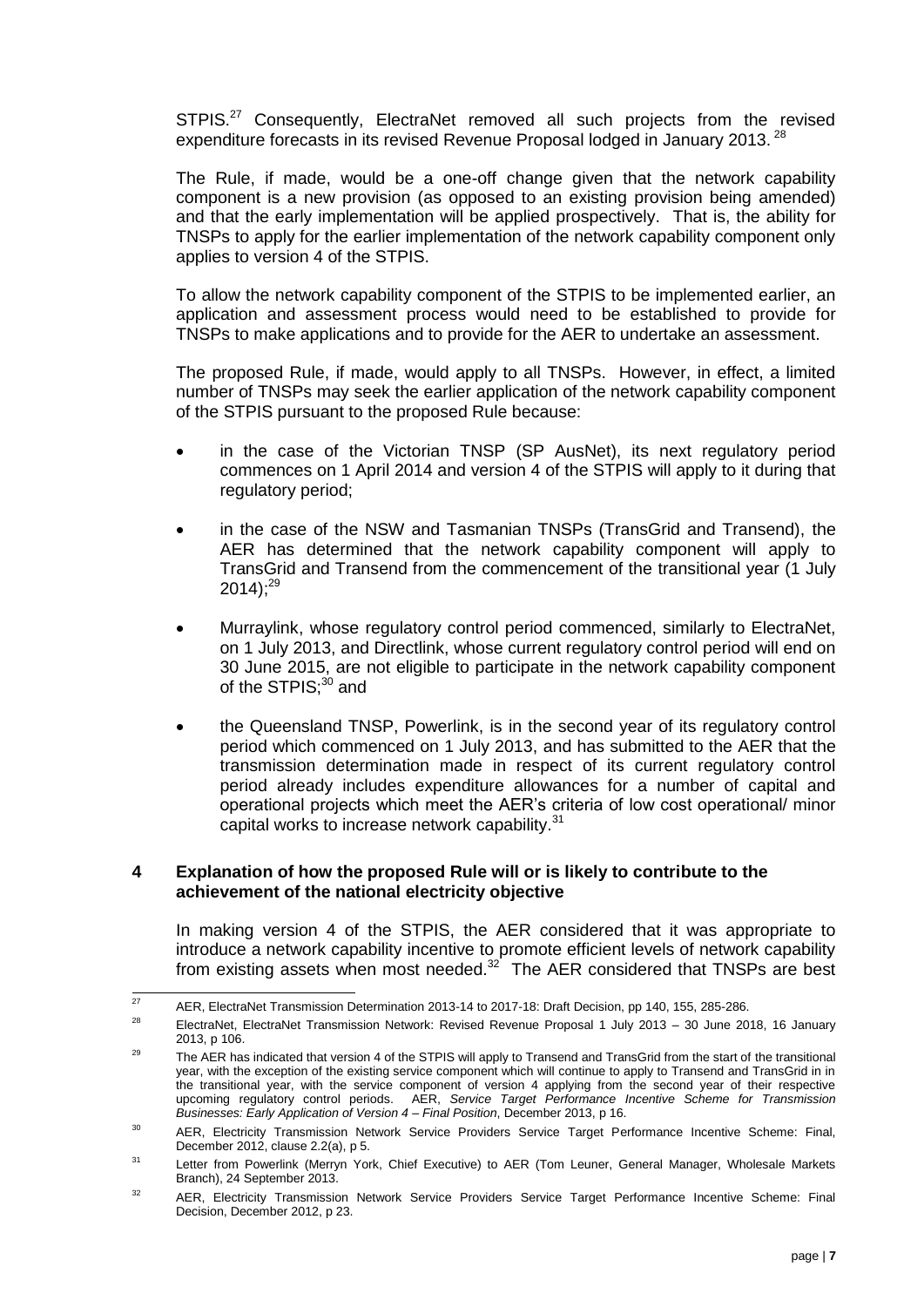placed to identify the limitations on their networks which can be addressed through low  $\cos t$  measures and that they should be provided with an incentive to do so.<sup>33</sup> Further, that under the regulatory arrangements that existed prior to the introduction of the network capability component, TNSPs had not been provided with an incentive to address limitations on their networks that can be addressed through low cost measures, rather, the arrangements rewarded TNSPs for undertaking major capital expenditure to meet minimum reliability standards.<sup>34</sup>

As noted above, the network capability component of the STPIS developed by the AER provides for a TNSP to submit a NCIPAP to the AER which has been developed in  $\overline{a}$  consultation with AEMO.<sup>35</sup> The NCIPAP outlines the key network capability limitations on each transmission circuit or load injection point on the TNSP's network and includes a list of priority projects proposed by the TNSP to improve, through operational and / or minor capital expenditure, the network capability for some of the circuits or injection points.<sup>36</sup> In the NCIPAP, the TNSP is also required to rank the projects based on the likely benefit of the projects to customers or wholesale market outcomes in descending order.<sup>37</sup>

The AER is required to approve priority projects in the NCIPAP if they are consistent with the requirements in the STPIS. $38$  Under the network capability component, the TNSP receives an incentive payment equivalent to 1.5 per cent of its maximum allowed revenue to fund projects outlined in the NCIPAP in each year apart from the final year of the regulatory control period.<sup>39</sup> In the final year of the regulatory control period, the incentive payment is 1.5 per cent of maximum allowed revenue less any reductions made by the AER for failing to achieve priority project improvement targets (with the lowest incentive payment being a negative incentive payment of -2.0 per cent of its maximum allowed revenue for the final year of the regulatory control period).<sup>40</sup>

The national electricity objective is as follows:

The objective of this Law is to promote efficient investment in, and efficient operation and use of, electricity services for the long term interests of consumers of electricity with respect to —

- (a) price, quality, safety, reliability and security of supply of electricity; and
- (b) the reliability, safety and security of the national electricity system. $41$

In ElectraNet's specific circumstances, ElectraNet has identified a number of projects that, as noted by the AER in its draft decision on ElectraNet's Revenue Proposal, are projects that would come within the network capability component of the STPIS. As the

<sup>33</sup> <sup>33</sup> AER, Electricity Transmission Network Service Providers Service Target Performance Incentive Scheme: Final Decision, December 2012, p 23.

<sup>34</sup> AER, Electricity Transmission Network Service Providers Service Target Performance Incentive Scheme: Final Decision, December 2012, p 23.

<sup>&</sup>lt;sup>35</sup> AER, Electricity Transmission Network Service Providers Service Target Performance Incentive Scheme: Final, December 2012, p 12, clause 5.2(h).

<sup>&</sup>lt;sup>36</sup> AER, Electricity Transmission Network Service Providers Service Target Performance Incentive Scheme: Final, December 2012, p 11, clause 5.2(b).

<sup>&</sup>lt;sup>37</sup> AER, Electricity Transmission Network Service Providers Service Target Performance Incentive Scheme: Final, December 2012, p 11, clause 5.2(b).

<sup>&</sup>lt;sup>38</sup> AER, Electricity Transmission Network Service Providers Service Target Performance Incentive Scheme: Final, December 2012, p 11, clause 5.2(k).

<sup>39</sup> AER, Electricity Transmission Network Service Providers Service Target Performance Incentive Scheme: Final, December 2012, p 11, clause 5.3(a).

<sup>40</sup> AER, Electricity Transmission Network Service Providers Service Target Performance Incentive Scheme: Final, December 2012, p 11, clause 5.3(c).

<sup>41</sup> Section 7, National Electricity Law.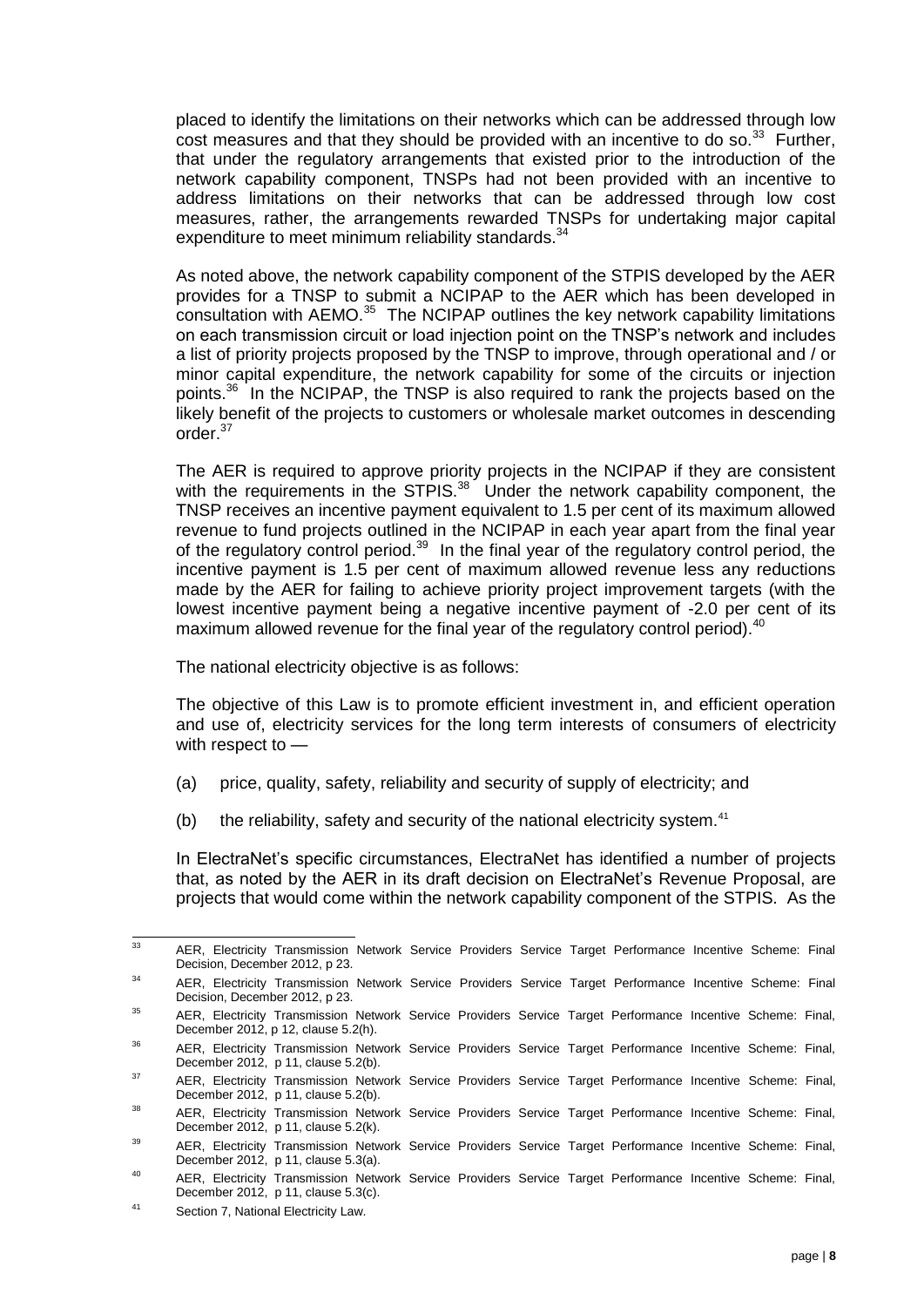transmission determination applying to ElectraNet in the current regulatory control period does not contain any allowance for these projects, ElectraNet does not have an incentive to undertake those projects as they are essentially unfunded projects during this regulatory period. Further the regulatory incentives that currently apply to ElectraNet operate to penalise ElectraNet for incurring the additional costs associated with the projects identified and so provide a disincentive to undertaking the projects.

Consistent with the criteria in the STPIS, the projects identified by ElectraNet in its NCIPAP will by definition, be required to result in improved capability of those elements of the transmission system most important in determining spot prices or improved capability of the transmission system at times when users place greatest value on the reliability of the transmission system.

Consistent with the requirements of the AER's STPIS, the proposed Rule provides that:

- the relevant TNSP would be required to consult with AEMO in relation to its NCIPAP proposals;
- the relevant TNSP would be required to submit to the AER its proposed NCIPAP for formal assessment against the criteria set out in the STPIS;
- the AER would be required to release the NCIPAP for public consultation and consider submissions received; and
- the AER would be required to issue a formal decision to permit early application of the network capability component to the relevant TNSP and the NCIPAP.

The proposed Rule would also require a TNSP seeking early application of the network capability component to set out in its proposal a description of how the TNSP has engaged with electricity consumers in developing its proposed NCIPAP and how the TNSP has sought to address any relevant concerns identified as a result of that engagement.

ElectraNet therefore submits that bringing forward the application of the incentive to undertake projects that come within the network capability component of the STPIS, will or is likely to contribute to the achievement of the national electricity objective. This is because, by definition, the projects that have been identified promote the long-term interests of consumers with respect to all of the elements listed in subparagraphs (a) and (b) of the objective.

In its Draft Decision on the early application of the network capability component to TNSPs, the AER considered that the national electricity objective would be promoted if early application of the network capability component was permitted. The AER stated:

As outlined in the AER's explanatory statement accompanying draft version 4 of the STPIS, we consider the NCC Inetwork capability componentl promotes the NEO Inational electricity objective] and economic efficiency by promoting greater value out of transmission networks in the long term. Under the NCC, TNSPs are incentivised to identify the limitations on their networks which can be improved through minor operational and / or capital expenditure for the benefit of users of the network. This promotes economically efficient outcomes through the maximisation of network capability that is valued by customers or improved wholesale market outcomes at least cost. Improved wholesale market outcomes should ultimately be passed onto customers. Thus, the early application of the NCC to TNSPs would promote economic efficiency in the NEM [national electricity market]…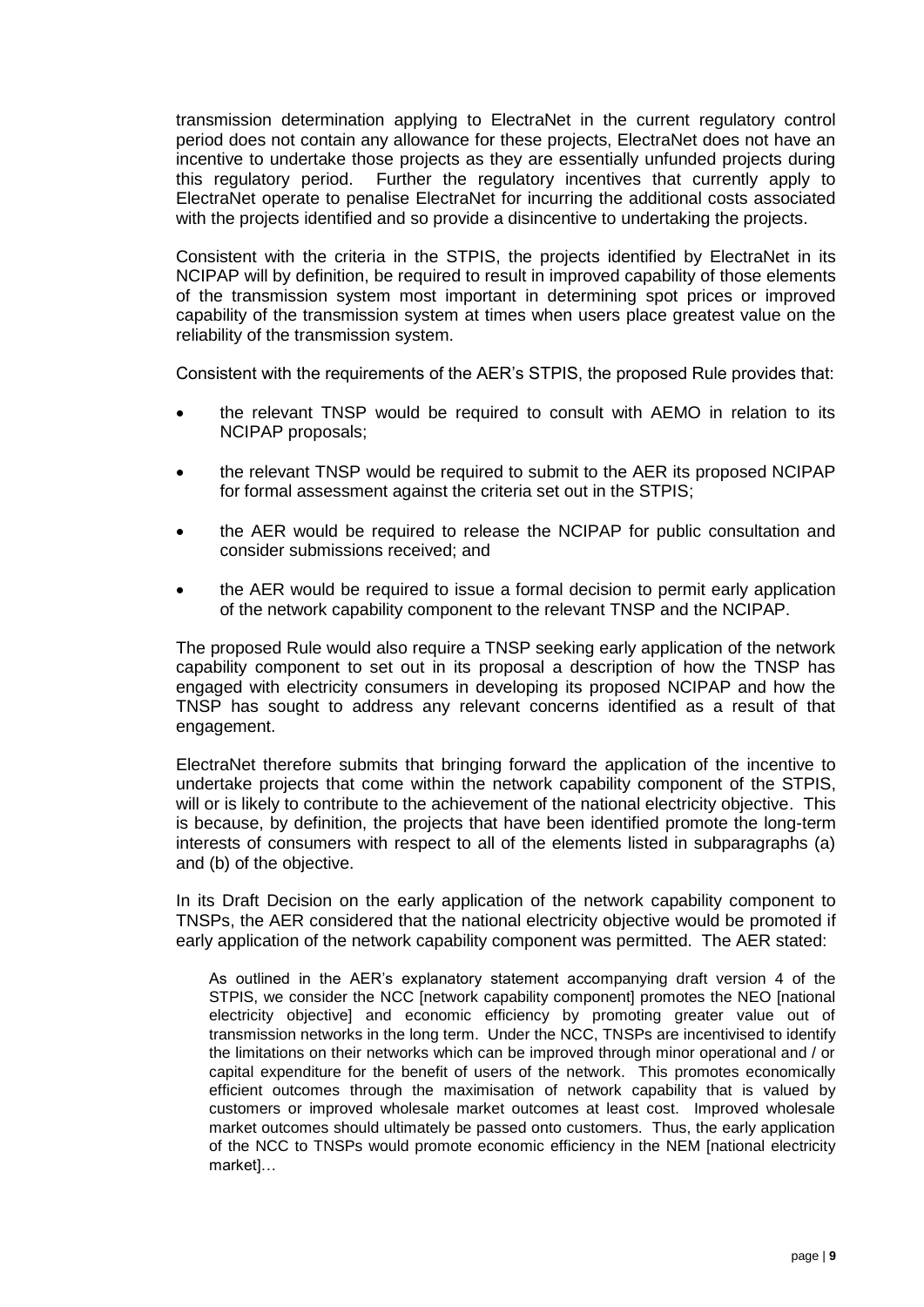Lastly, the early application of the NCC would promote the NEO as it would be consistent with reliability, safety and security priorities. As outlined by the AER's explanatory statement accompanying the draft version 4 of the STPIS, the NCC incentivises increases in the capability of existing assets in the network when most needed as consistent with clause 6A.7.4 of the Electricity Rules, while maintaining adequate levels of reliability.<sup>42</sup>

The AER confirmed the above position in its final position paper, concluding that:

The AER affirms the initial view as set out in the draft decision document that the early application of the MIC of version 4 and/or the NCC would support the achievement of the  $NEO<sup>43</sup>$ 

Subject to considerations of the detail, we would also be supportive of rule change proposals to enable the early application of these components of version 4 of the STPIS to transmission businesses in regulatory control periods that have already commenced.<sup>44</sup>

The AEMC has previously recognised the benefits of bringing forward the application of components of incentive schemes where to do so will allow potential benefits to be realised sooner. The AEMC has indicated that allowing the potential benefits to be realised sooner contributes to promoting economic efficiency.<sup>45</sup>

## **5 An explanation of the expected benefits and costs of the proposed change and the potential impacts of the change on those likely to be affected**

ElectraNet considers that the costs associated with a Rule that would permit the early application of the network capability component to TNSPs are of a relatively minor and administrative nature. There will also be some costs associated with the consultation process with consumers and AEMO on the NCIPAP and the AER's review and approval of the NCIPAP.

There are also costs associated with the incentive payment that would be made under the STPIS. However, as the projects in the NCIPAP must be reviewed by AEMO, approved by the AER and must result in a material benefit, ElectraNet submits that the benefits associated with the projects will, by definition, materially outweigh the costs.

## **6 AEMC's power to make the Rule**

Pursuant to section 34(2) of the Law, the AEMC may make Rules for or with respect to any matter or thing specified in Schedule 1 to the Law.

While a number of items in the Schedule may relate to the Rule that ElectraNet requests the AEMC to make, item 23 is the most relevant. Item 23 specifies the following matter: "Incentives for regulated transmission system operators to make efficient operating and investment decisions including, where applicable, service performance incentive schemes". Other relevant items include  $15^{46}$  and  $20^{47}$ . The

 $42$ <sup>42</sup> AER, Service Target Performance Incentive Scheme for TNSPs – Early Application of Version 4: Draft Decision, August 2013, pp  $13 - 14$ .

<sup>43</sup> AER, Service Target Performance Incentive Scheme for Transmission Businesses: Early Application of Version 4 – Final Position, December 2013, p 11.

<sup>44</sup> AER, Service Target Performance Incentive Scheme for Transmission Businesses: Early Application of Version 4 – Final Position, December 2013, p 4.

<sup>45</sup> AEMC, National Electricity Amendment (Early Implementation of Market Impact Parameters) Rule 2010: Rule Determination, 11 March 2010, p 6.

<sup>&</sup>lt;sup>46</sup> The matter specified in item 15 is: "The regulation of revenues earned or that may be earned by owners, controllers or operators of transmission systems from the provision by them of services that are the subject of a transmission determination.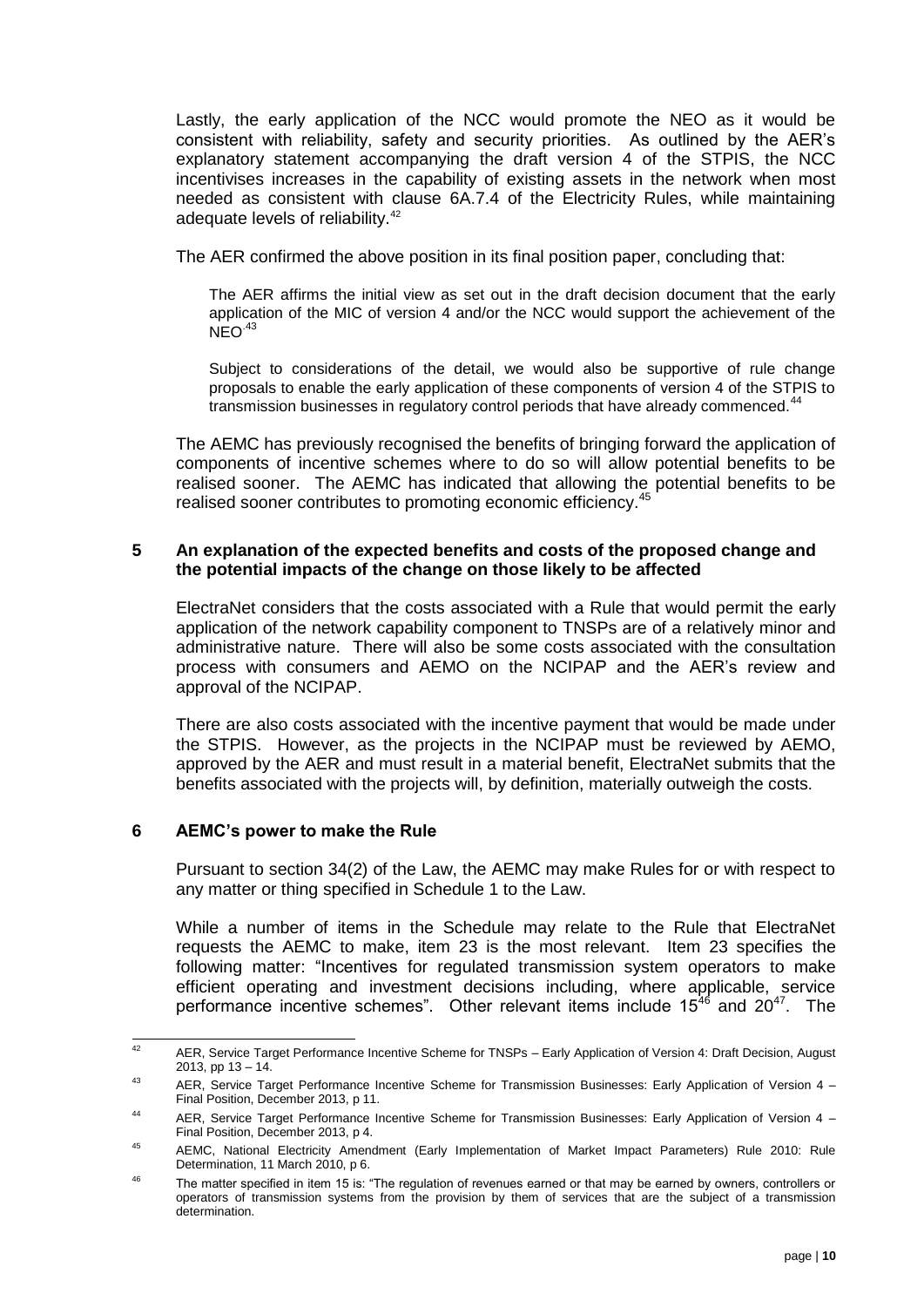AEMC relied on these items in finding that the Rule that it made in March 2010 relating to the early implementation of the market impact component came within the subject matter about which the AEMC may make Rules.<sup>48</sup>

 $\overline{47}$ The matter specified in item 20 is: "The economic framework, mechanisms or methodologies to be applied or determined by the AER for the purposes of items 15 and 16 including (without limitation) the economic framework, mechanisms or methodologies to be applied or determined by the AER for the derivation of the revenue (whether maximum allowable revenue or otherwise) or prices to be applied by the AER in making a transmission determination".

<sup>48</sup> AEMC, National Electricity Amendment (Early Implementation of Market Impact Parameters) Rule 2010: Rule Determination, 11 March 2010, p 5.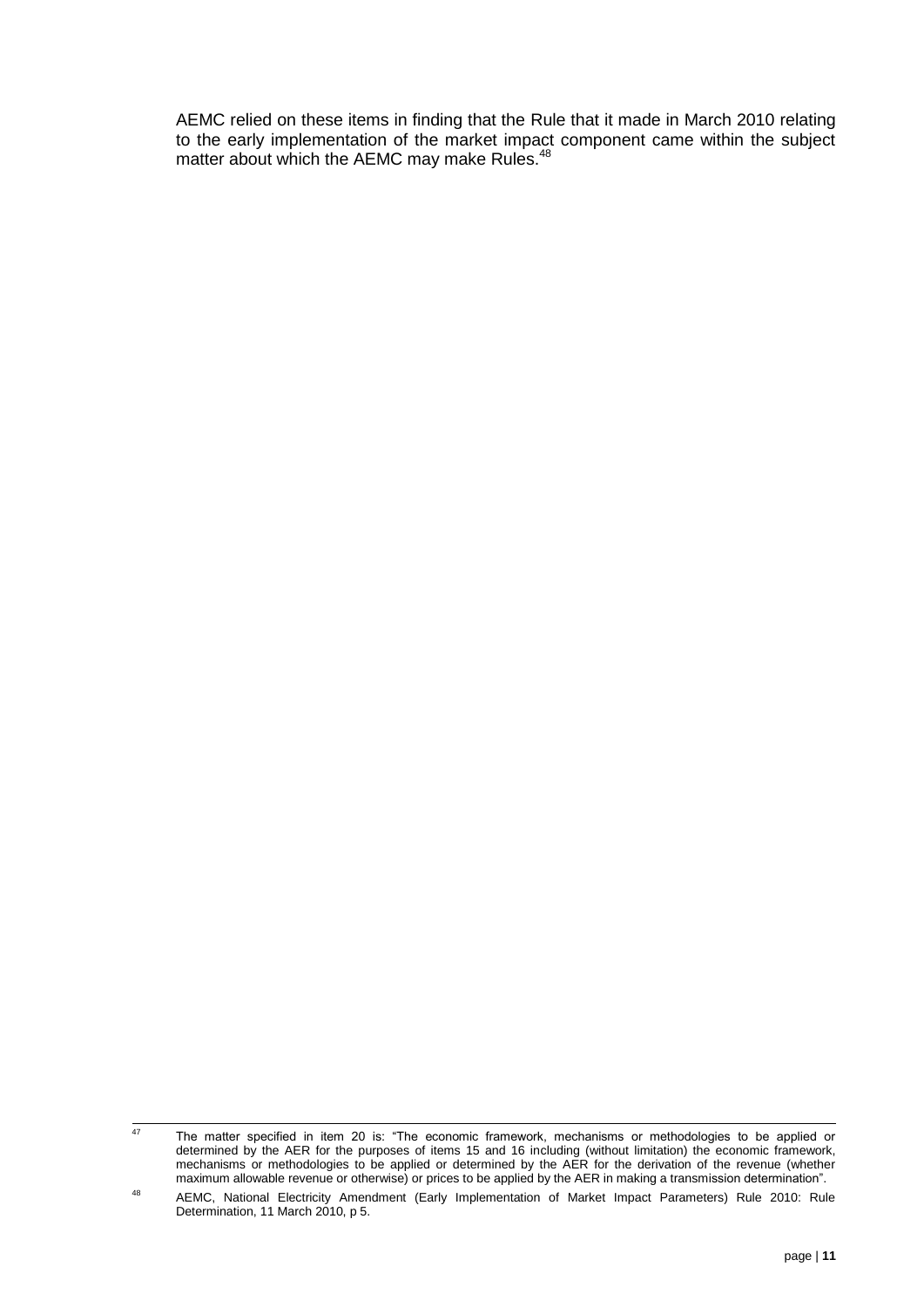# **Proposed drafting**

# **National Electricity Amendment (Early Implementation of Network Capability Incentive Parameter) Rule 2014 No. [X]**

### **1. Title of Rule**

This Rule is the National Electricity Amendment (Early Implementation of Network Capability Incentive Parameter) Rule 2014 No. [X].

#### **2. Commencement**

This Rule commences operation on [X] 2014.

### **3. Amendment of the National Electricity Rules**

The National Electricity Rules are amended as set out in Schedule 1.

- **Schedule 1 Amendment of the National Electricity Rules**
- **Chapter 11 Savings and transitional rules**
- **Part [X] Early Application of Network Capability Incentive Parameter**
- **X.X Rules consequent on the making of the National Electricity Amendment (Early Implementation of Network Capability Incentive Parameter) Rule 2014**

#### **X.X.x Definitions**

For the purposes of this Rule [X]:

**Amending Rule** means the National Electricity Amendment (Early Implementation of Network Capability Incentive Parameter) Rule 2014.

**Commencement date** means the day on which the Amending Rule commences operation.

**Priority project** has the meaning set out in the glossary to version 4 of the *service target performance incentive scheme*

**Version 4 of the service target performance incentive scheme** means version 4 the *service target performance incentive scheme* dated December 2012.

#### **X.X.x Purpose**

The purpose of this rule X.X is to allow certain *Transmission Network Service Providers* to seek the earlier application of the network capability component of version 4 of the *service target performance incentive scheme*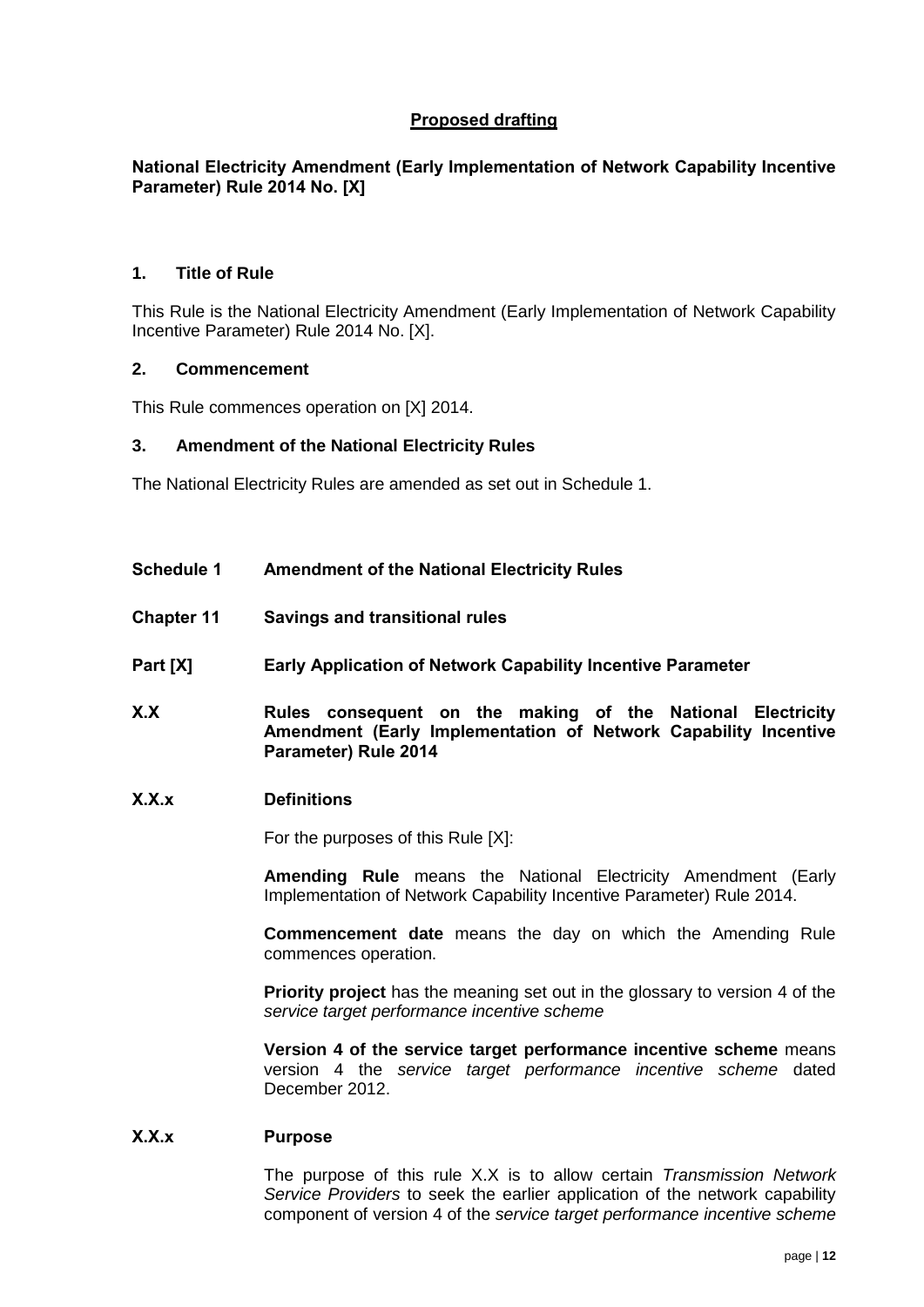from the *AER* notwithstanding that the *regulatory control period* in respect of which the network capability component of version 4 of the *service target performance incentive scheme* may apply pursuant to this rule has already commenced.

## **X.X.x Early application of the network capability component of the version 4 of the service target performance incentive scheme**

- a) A *Transmission Network Service Provider* may seek the earlier application of the network capability component of version 4 of the *service target performance incentive scheme* if, as at the commencement date, version 4 of the *service target performance incentive scheme* did not apply to that *Transmission Network Service Provider*.
- b) A *Transmission Network Service Provider* may seek the earlier application of the network capability component of version 4 of the *service target performance incentive scheme* notwithstanding that the *regulatory control period* applying to the *Transmission Network Service Provider* may have commenced before the commencement date, provided that as at the commencement date, the *regulatory control period* has not ended.

# **Submission of proposal**

- c) If a *Transmission Network Service Provider* seeks the earlier application of the network capability component of version 4 of the *service target performance incentive scheme* than otherwise permitted (other than as permitted pursuant to this Amending Rule), the *Transmission Network Service Provider* must submit a proposal to the *AER* setting out:
	- 1) its proposed start date;
	- 2) if relevant, information on whether the *Transmission Network Service Provider* can apply the network capability component of version 4 of the *service target performance incentive scheme* earlier than the proposed start date;
	- 3) its network capability incentive parameter action plan (NCIPAP) covering the applicable period that sets out the matters referred to in clause 5.2(b) of version 4 of the *service target performance incentive scheme*; and
	- 4) a description of how the *Transmission Network Service Provider* has engaged with electricity consumers in relation to its NCIPAP and how the *Transmission Network Service Provider*  has sought to address any relevant concerns identified as a result of that engagement.
- d) Prior to submitting the NCIPAP to the AER, the *Transmission Network Service Provider* seeking the earlier application of the network capability component of version 4 of the *service target performance incentive scheme* must consult with *AEMO* with respect to the matters set out in clause 5.2(h) of version 4 of the *service target performance incentive scheme*.